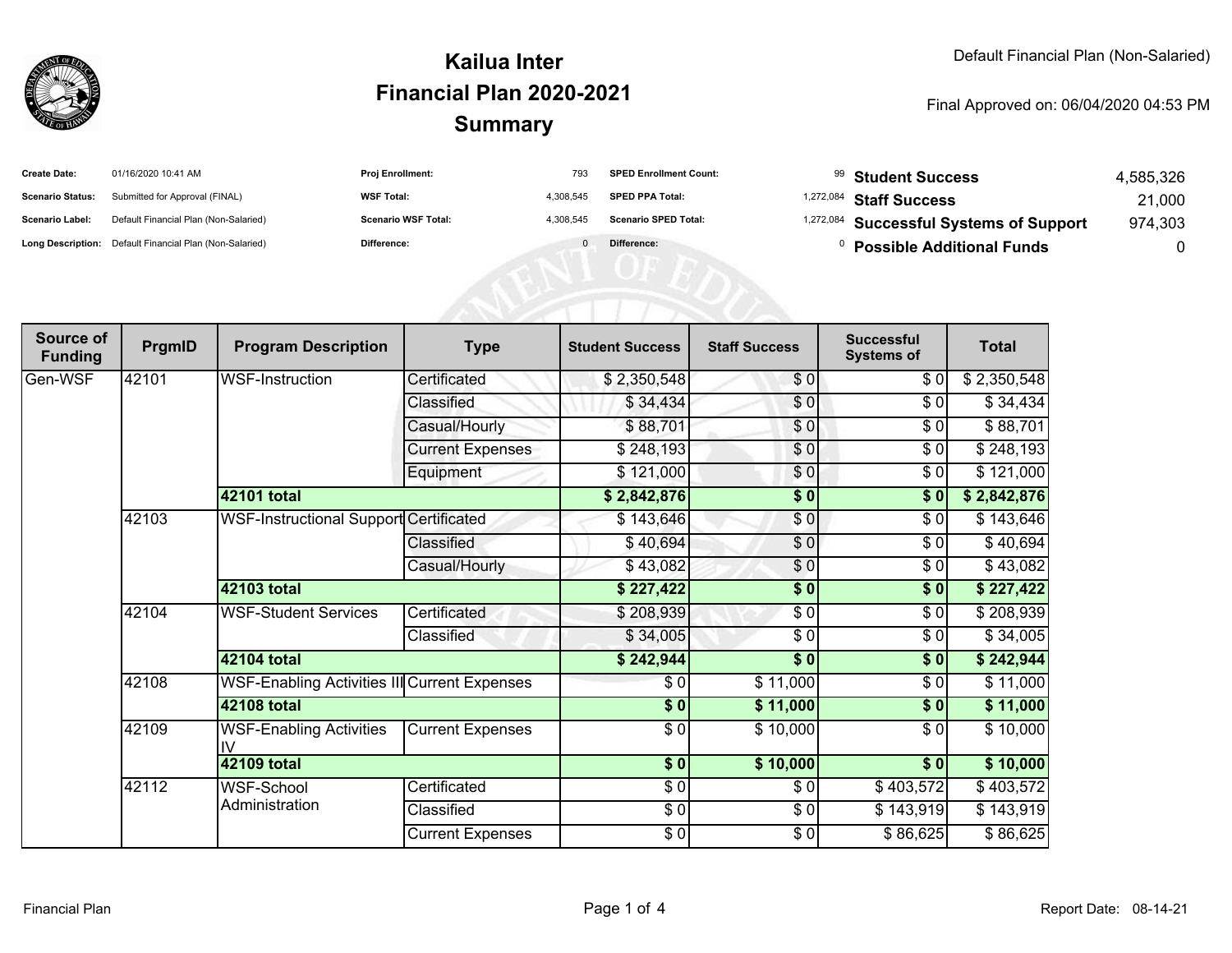

## **SummaryKailua InterFinancial Plan 2020-2021**

Final Approved on: 06/04/2020 04:53 PM

| Source of<br><b>Funding</b> | PrgmID          | <b>Program Description</b>                            | <b>Type</b>             | <b>Student Success</b>    | <b>Staff Success</b> | <b>Successful</b><br><b>Systems of</b> | <b>Total</b>     |
|-----------------------------|-----------------|-------------------------------------------------------|-------------------------|---------------------------|----------------------|----------------------------------------|------------------|
| Gen-WSF                     | 42112           | <b>WSF-School</b><br>Administration                   | Equipment               | $\overline{\$0}$          | $\overline{\$0}$     | \$10,000                               | \$10,000         |
|                             |                 | <b>42112 total</b>                                    |                         | $\overline{\$}0$          | $\overline{\$}0$     | \$644,116                              | \$644,116        |
|                             | 42113           | <b>WSF-School Facility</b><br><b>Services</b>         | Classified              | \$0                       | $\overline{\$0}$     | $\sqrt{$}278,977$                      | \$278,977        |
|                             |                 |                                                       | Casual/Hourly           | $\overline{\$0}$          | $\overline{\$0}$     | \$21,210                               | \$21,210         |
|                             |                 |                                                       | <b>Current Expenses</b> | $\overline{S}0$           | $\overline{\$0}$     | \$30,000                               | \$30,000         |
|                             |                 |                                                       | Equipment               | \$0                       | $\sqrt{6}$           | \$0                                    | $\overline{\$0}$ |
|                             |                 | <b>42113 total</b>                                    |                         | $\overline{\textbf{S}^0}$ | $\overline{\bullet}$ | \$330,187                              | \$330,187        |
|                             | Gen-WSF         |                                                       |                         | \$3,313,242               | \$21,000             | \$974,303                              | \$4,308,545      |
| Gen-SPED                    | 17101           | SPED Ppa - Instruction                                | Certificated            | \$979,395                 | $\sqrt{0}$           | $\overline{\$0}$                       | \$979,395        |
|                             |                 |                                                       | Classified              | \$292,689                 | \$0                  | $\overline{\$0}$                       | \$292,689        |
|                             |                 | <b>17101 total</b>                                    |                         | \$1,272,084               | $\overline{\$}0$     | \$0                                    | \$1,272,084      |
|                             | 17131           | <b>Special Education in</b><br><b>Regular Schools</b> | Certificated            | \$0                       | $\sqrt{6}$           | $\overline{\$0}$                       | $\overline{\$0}$ |
|                             |                 |                                                       | Classified              | \$0                       | $\sqrt{6}$           | $\overline{\$0}$                       | $\overline{\$0}$ |
|                             |                 | <b>17131 total</b>                                    |                         | $\overline{\$0}$          | $\overline{\$}0$     | $\overline{\$0}$                       | $\overline{\$0}$ |
|                             | <b>Gen-SPED</b> |                                                       |                         | \$1,272,084               | $\overline{\$0}$     | $\overline{\$0}$                       | \$1,272,084      |
| Federal                     | 20658           | Essa Title IIa Ed<br><b>Effectiveness System</b>      | Casual/Hourly           | \$0                       | \$0                  | $\overline{\$0}$                       | $\overline{\$0}$ |
|                             |                 | <b>20658 total</b>                                    |                         | $\overline{\$0}$          | $\overline{\$0}$     | \$0                                    | $\overline{\$0}$ |
|                             | 20697           | Essa Title IIa Prof Dev                               | Casual/Hourly           | \$0                       | $\sqrt{6}$           | $\sqrt{6}$                             | $\sqrt{6}$       |
|                             |                 | <b>20697 total</b>                                    |                         | $\overline{\$0}$          | $\overline{\$0}$     | \$0                                    | $\overline{\$0}$ |
|                             | 35913           | Sch Prgm Food Services                                | Classified              | $\sqrt{6}$                | $\sqrt{6}$           | $\sqrt{6}$                             | $\sqrt{6}$       |
|                             |                 |                                                       | Casual/Hourly           | $\overline{S}0$           | $\sqrt{6}$           | $\overline{S}0$                        | $\sqrt{6}$       |
|                             |                 | <b>35913 total</b>                                    |                         | \$0                       | $\sqrt{6}$           | \$0                                    | \$0              |
|                             | Federal         |                                                       |                         | $\overline{\$0}$          | $\sqrt{6}$           | \$0                                    | \$0              |
| Gen-Cent                    | 35163           | <b>Food Services-General</b>                          | Classified              | $\sqrt{6}$                | $\sqrt{6}$           | \$0                                    | $\sqrt{6}$       |
|                             |                 | Fund                                                  | Casual/Hourly           | \$0                       | $\sqrt{6}$           | $\sqrt{6}$                             | $\sqrt{6}$       |
|                             |                 | <b>35163 total</b>                                    |                         | \$0                       | $\overline{\$0}$     | \$0                                    | $\overline{\$0}$ |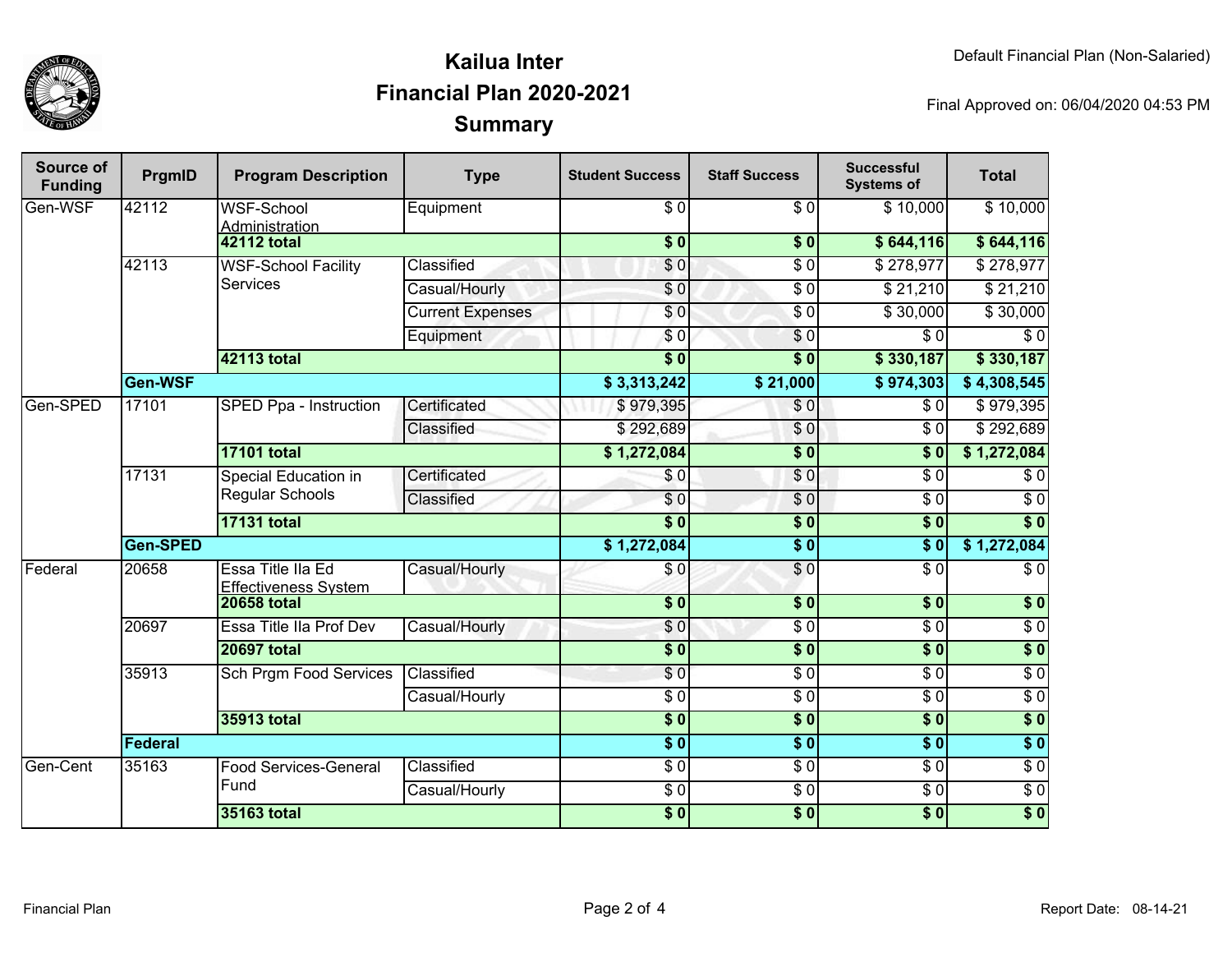



## **SummaryKailua InterFinancial Plan 2020-2021**

Final Approved on: 06/04/2020 04:53 PM

| Source of<br><b>Funding</b> | PrgmID          | <b>Program Description</b>                          | <b>Type</b>             | <b>Student Success</b> | <b>Staff Success</b> | <b>Successful</b><br><b>Systems of</b> | <b>Total</b>     |
|-----------------------------|-----------------|-----------------------------------------------------|-------------------------|------------------------|----------------------|----------------------------------------|------------------|
| Gen-Cent                    | 37932           | Safety, Security &<br><b>Emergency Preparedness</b> | Equipment               | \$ Ol                  | \$0                  | \$0                                    | \$0              |
|                             |                 | 37932 total                                         |                         | \$0                    | \$0                  | \$0                                    | \$0              |
|                             | <b>Gen-Cent</b> |                                                     |                         | \$0]                   | \$0]                 | \$0                                    | \$0              |
| Special                     | 19086           | DOD-Ea-McAsp Kailua<br>Inter FY18                   | Casual/Hourly           | \$0                    | \$0                  | \$0                                    | $\overline{\$0}$ |
|                             |                 |                                                     | <b>Current Expenses</b> | \$0]                   | \$0                  | $\overline{\$0}$                       | $\overline{\$0}$ |
|                             |                 | <b>19086 total</b>                                  |                         | \$0                    | \$0                  | \$0                                    | \$0              |
|                             | 35304           | <b>Food Services-Special</b><br>Fund                | <b>Current Expenses</b> | \$0                    | \$0                  | \$0                                    | $\overline{\$0}$ |
|                             |                 | 35304 total                                         |                         | \$0                    | \$0                  | \$0                                    | \$0              |
|                             | 37307           | Use of School Facilities -<br>School                | <b>Current Expenses</b> | \$0                    | \$0                  | \$0                                    | $\sqrt{6}$       |
|                             |                 |                                                     | Equipment               | \$0                    | \$0                  | \$0                                    | \$0              |
|                             |                 | 37307 total                                         |                         | \$0                    | \$0                  | \$0                                    | $\sqrt{6}$       |
|                             | <b>Special</b>  |                                                     |                         | \$0]                   | \$0]                 | \$0                                    | $\overline{\$0}$ |
| <b>Grand Total</b>          |                 |                                                     | \$4,585,326             | \$21,000               | \$974,303            | \$5,580,629                            |                  |